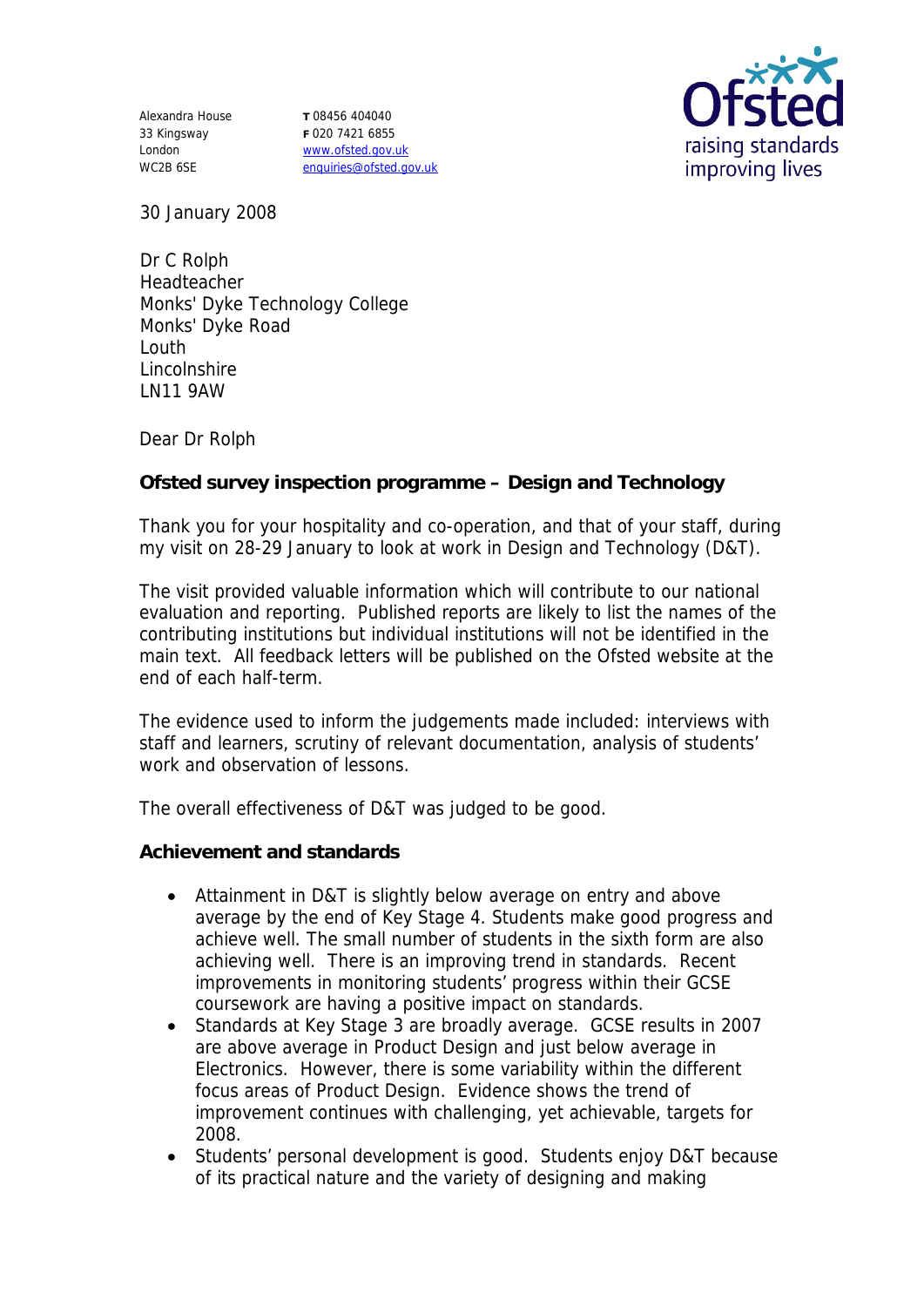activities. Sixth form students rise to the challenge of more freedom in designing for specific clients.

## **Quality of teaching and learning of D&T**

The quality of teaching and learning in D&T is good.

- Teaching and learning are good overall across the key stages. Good subject knowledge enables enthusiastic teachers to provide expert guidance to students. A good range of teaching methods is employed to accommodate a range of learning styles. Learning support assistants are well managed and have a positive impact on students' learning. Teachers are flexible and willing to teach in more than one focus area enabling students to experience a wide range of practical activity in Key Stage 3.
- Students' work is systematically assessed and students are provided with clear, developmental feedback and targets for improvement. There is an effective system for tracking students' progress and teachers can readily identify any under achievement and take appropriate action.

**Quality of the curriculum**

The quality of the curriculum is good.

- Students receive a broad and balanced D&T curriculum at Key Stage 3 and they cover the National Curriculum programmes of study. There is a good range of designing and making activities enabling students to gain experience with a wide range of materials, components and processes.
- There are work experience opportunities for only a small number of students identified as being at risk of disaffection. However, the Wolds College, due to open in September 2008, will provide a wider range of vocational opportunities.
- Curriculum planning is good and students speak highly of the well organised department. The one hour lessons, on a fortnightly timetable, are used effectively. However, one hour is rather short for some of the practical food lessons. Teachers give of their time generously and practical areas are accessible to students at the end of school day and at lunchtimes.
- Good designing skills are developed across the focus areas with an emphasis on graphic communication skills in Key Stage 4. High quality design booklets help Key Stage 3 students organise and record their technical knowledge and design work. The use of modern tools and equipment including computer aided design and manufacture, in modern well designed accommodation, has a positive impact on the quality of making. Sixth form students benefit from the use of industrial links to support their learning.
- Highly effective D&T outreach work is provided by the department. Local primary schools have regular access to highly skilled D&T teachers who support them in improving their D&T provision. The primary schools' feedback is excellent.